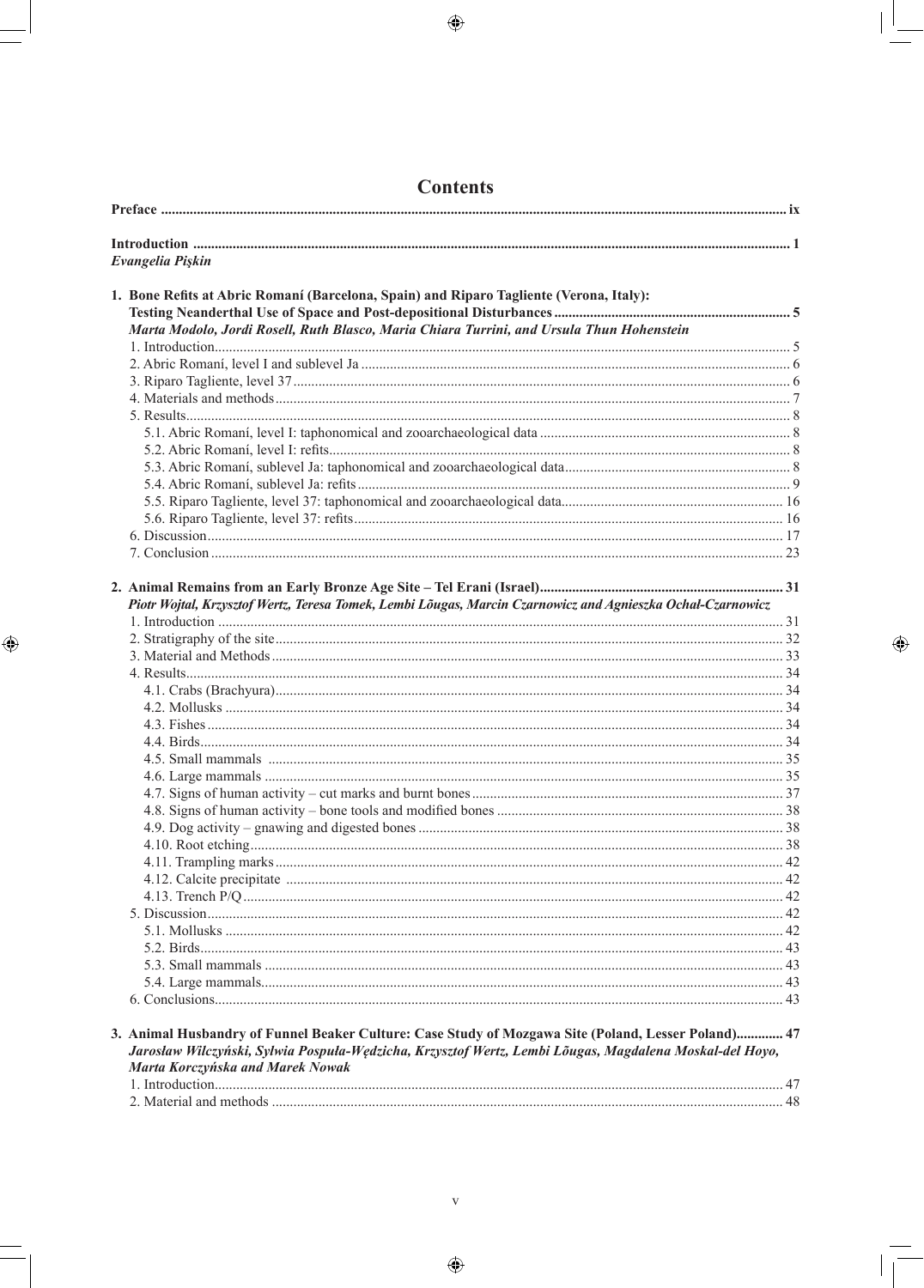$\bigoplus$ 

## Contents

 $\Box$ 

 $\bigoplus$ 

| Rosa Cristina Corrêa Luz de Souza, Albérico Nogueira de Queiroz and Olivia Alexandre de Carvalho                               |  |
|--------------------------------------------------------------------------------------------------------------------------------|--|
|                                                                                                                                |  |
|                                                                                                                                |  |
| 3. Brazilian Multiproxy Analyses Example: Shellmounds, Nature of the Samples, Case Studies and Results 62                      |  |
|                                                                                                                                |  |
|                                                                                                                                |  |
|                                                                                                                                |  |
|                                                                                                                                |  |
|                                                                                                                                |  |
| 5. Exploring the Zooarchaeological Evidence of Otariids Exploitation by Terrestrial Hunter-Gatherers                           |  |
| Florencia Borella and G. Lorena L'Heureux                                                                                      |  |
|                                                                                                                                |  |
|                                                                                                                                |  |
|                                                                                                                                |  |
|                                                                                                                                |  |
|                                                                                                                                |  |
|                                                                                                                                |  |
|                                                                                                                                |  |
|                                                                                                                                |  |
| Evangelia Pişkin and Özgen Sütçü                                                                                               |  |
|                                                                                                                                |  |
|                                                                                                                                |  |
|                                                                                                                                |  |
|                                                                                                                                |  |
|                                                                                                                                |  |
|                                                                                                                                |  |
|                                                                                                                                |  |
|                                                                                                                                |  |
|                                                                                                                                |  |
|                                                                                                                                |  |
|                                                                                                                                |  |
|                                                                                                                                |  |
| 7. A Multidisciplinary Approach to Zooarchaeology: Human-Animal Relationships at Tarquinia (Italy) 103<br><b>Ornella Prato</b> |  |
|                                                                                                                                |  |
|                                                                                                                                |  |
|                                                                                                                                |  |
|                                                                                                                                |  |
|                                                                                                                                |  |
|                                                                                                                                |  |
| 8. The Master and His Best Friend. The Role of the Dog in Human Life and Beyond                                                |  |
|                                                                                                                                |  |
| Anja Ragolič and Borut Toškan                                                                                                  |  |
|                                                                                                                                |  |
|                                                                                                                                |  |
|                                                                                                                                |  |

 $\bigoplus$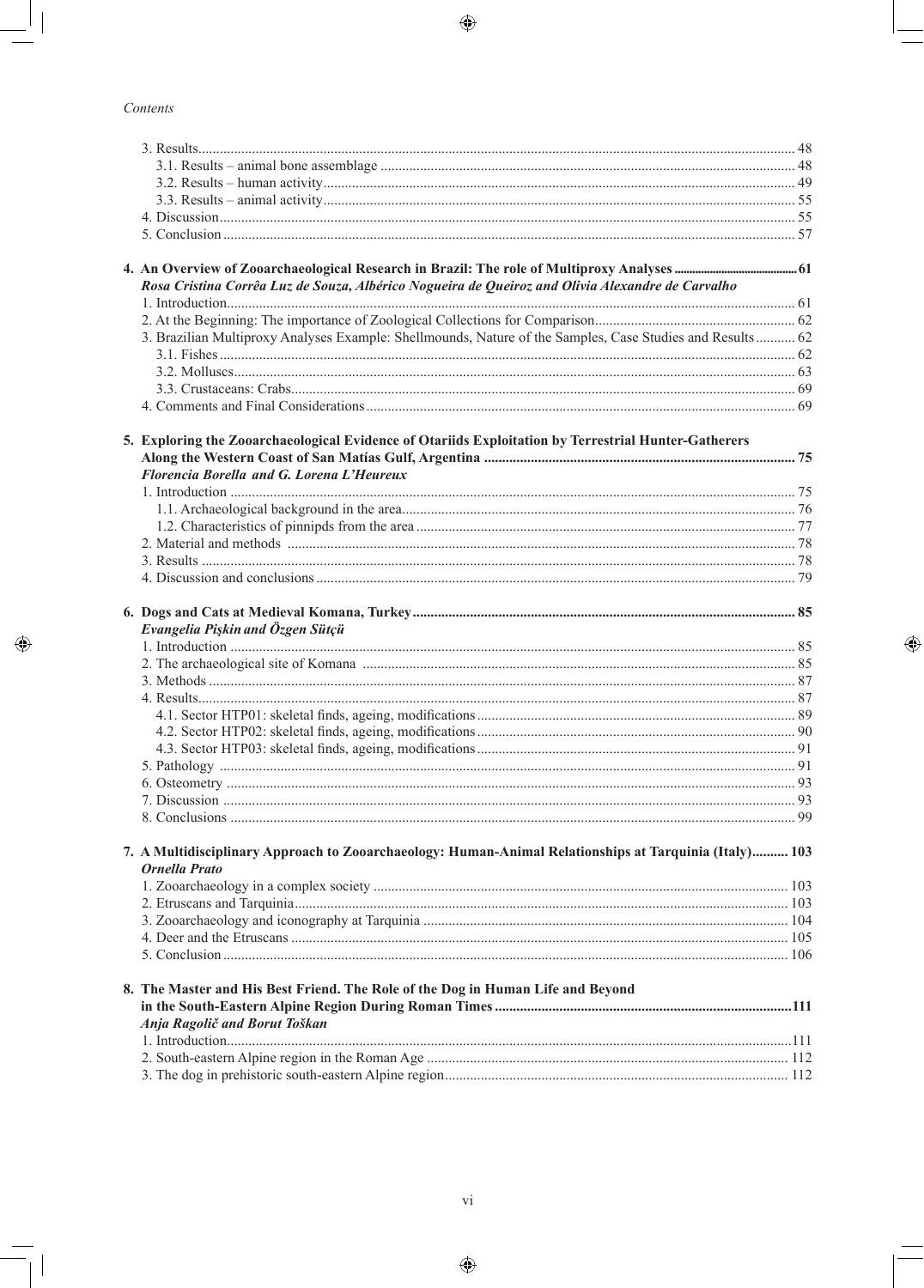$\bigoplus$ 

## Contents

 $\begin{array}{c} \hline \end{array}$  $\overline{\phantom{a}}$ 

 $\bigoplus$ 

| 9. Pastoral Economy in the Late Bronze Age City of Sapinuva, Turkey A Comparison of |  |
|-------------------------------------------------------------------------------------|--|
|                                                                                     |  |
| Evangelia Pişkin and Gamze Durdu                                                    |  |
|                                                                                     |  |
|                                                                                     |  |
|                                                                                     |  |
|                                                                                     |  |
|                                                                                     |  |
|                                                                                     |  |
|                                                                                     |  |
|                                                                                     |  |
|                                                                                     |  |
|                                                                                     |  |
|                                                                                     |  |
|                                                                                     |  |
|                                                                                     |  |
|                                                                                     |  |
|                                                                                     |  |
|                                                                                     |  |
|                                                                                     |  |
|                                                                                     |  |
|                                                                                     |  |
| Gauri Bedekar                                                                       |  |
|                                                                                     |  |
|                                                                                     |  |
|                                                                                     |  |
|                                                                                     |  |
|                                                                                     |  |
|                                                                                     |  |
|                                                                                     |  |
|                                                                                     |  |
|                                                                                     |  |
|                                                                                     |  |
|                                                                                     |  |
|                                                                                     |  |
|                                                                                     |  |
|                                                                                     |  |
|                                                                                     |  |
|                                                                                     |  |
|                                                                                     |  |
|                                                                                     |  |
|                                                                                     |  |
|                                                                                     |  |
|                                                                                     |  |
|                                                                                     |  |
|                                                                                     |  |
|                                                                                     |  |
|                                                                                     |  |
|                                                                                     |  |

 $\bigoplus$